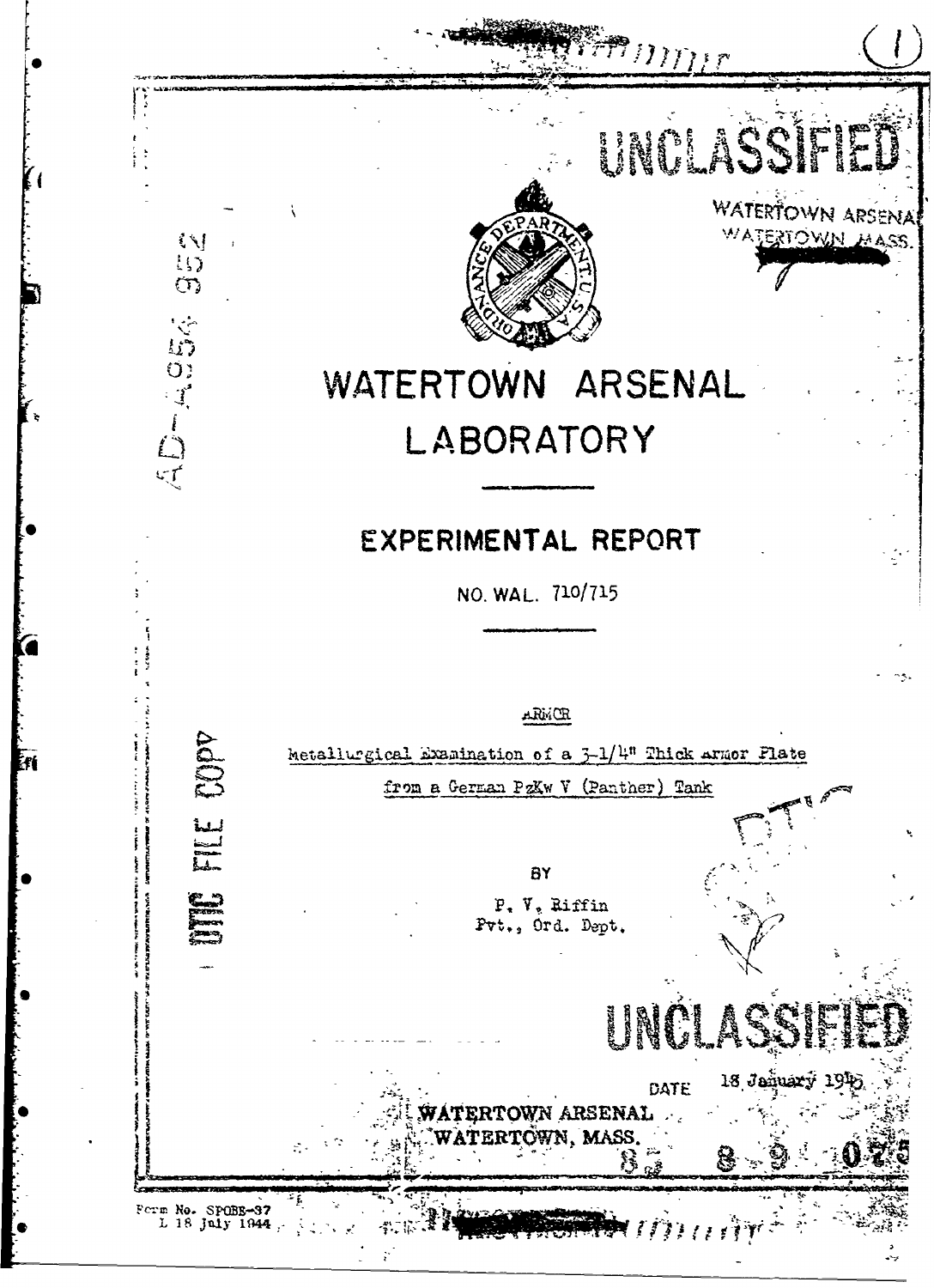

# Watertown Arsonal Laborator/NCLASSIFIED

Report No. WAL 710/715 Problem No. B-4.59

18 January 1945

#### ARMOR

Metallurgical Examination of a 3-1/4" Thick Armor Plate from a German PzKw V (Panther) Tank

#### $\vec{J}$ . **OBJECT**

To make a metallurgical examination of a  $3-1/4$  armor section from the front of a German PzKw V (Panther) tank.

#### SUMMARY OF RESULTS

The  $3-1/4$ <sup>1</sup> thick plate was made from an aluminum-killed .50% carbon  $2.6$  chromium. 14% vanadium steel heat treated to a hardness of  $262-269$ Brinell. Typical of most German armor which has been examined, it was found to be very sound cross-rolled steel. However it exhibited extremely low toughness (as indicated by the fracture and Charpy tests) making it susceptible to shattering under a shock type ballistic test. The inferior toughness was attributed to a combination of incomplete transformation to martensite upon quenching and temper embrittlement, the latter being readily eliminated without changing the hardness by retempering at 1200<sup>d</sup>F. followed by a water quench.  $\mathcal{A}$ ic  $\mathcal{A}$ 

P.V. Papier P. V. RIFFIN Accession For Pvt., Ord. Dept. NTIS GRA&I Ø DTIC TAB  $\Box$ Unannounced  $\Box$ Justification  $2710$ N. A. MATTHEWS Major. Ord. Dept. Bv. Acting Director of Laboratory Distribution/ Availability Codes  $A$ vail $A$ ana $A$ Diat Special UNCLASSIFIED '11 San Maria 1999 1999 1999 1999 19

APPROVED: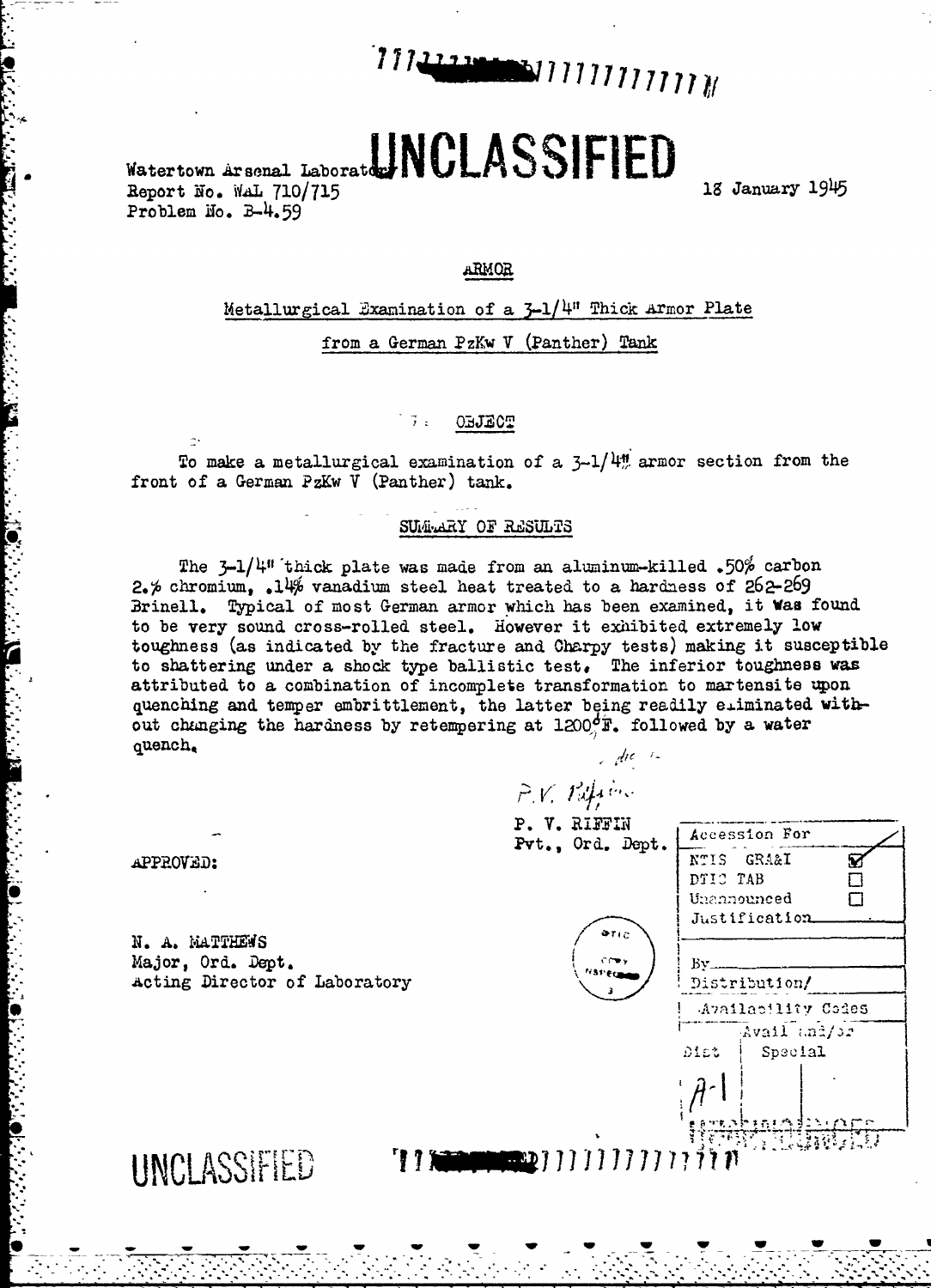#### INTRODUGTI ON

In accordance with instructions from the Office, Chief of Ordnance, a section from the front glacis plate of a German PzKw V (Panther) tank was submitted to this arsenal for metallurgical examination.

Examinations of German tank armor have been made previously at this arsenal<sup>2</sup>,<sup>3</sup>, and the results show that German armor is generally of satisfactory soundness according to present Ordnance Department standards<sup>4</sup>, but the heat treatment employed, has resulted in inferior toughness in the thicker plates according to the fibre fracture test or V-notch Charpy impact tests.

In several other investigations<sup>5</sup>, made by the British, it was found that the notched bar impact values of heavy German armor (2<sup>n</sup> and over) were considerably lower than that of comparable British armor. They reported that reheat treatment consisting of an avitenitize, quench and temper resulted in considerable improvement. It was further stated that the poor impact properties of the German armor were probably a result of incomplete hardening during the quench. It was also reported that the heat treatment employed by the German manufacturer may have consist-d of tempering "as-rolled" plates.

It will be shown that the extremely low toughness in the plate under investigation is a result, in part, of temper embrittlement, a factor which may have been partly responsible for the inferior toughness in the German armor previously investigated. Since the presence of temper embrittlement has been encountered quite frequently in domestic higher alloy armor plates<br>examined in recent months, it is now customary to investigate armor exhibiting<br>inferior toughness for this condition.

#### MATERIALS AND TEST PROCEDURE

The plate submitted was a  $6''$  x 10<sup>"</sup> section which had been removed from the front glacis plate of the tapk by flame cutting.

The examination of the armor consisted of a chemical analysis, harden-<br>ability test, cross section hardness survey, fracture test, notch bar impact<br>test on specimens in the "as-received" and reheat treated condition, macro etch tests, and a microscopic examination.

#### RESULTS AND DISCUSSION

**1.** Chemical Composition

**Communication of the Communication** 

The analysis of the plate as obtained at this arsenal is as follows:

|  | $\frac{0}{0.50}$ $\frac{3n}{0.57}$ $\frac{5i}{0.32}$ $\frac{S}{0.022}$ $\frac{P}{0.015}$ $\frac{Ni}{nil}$ $\frac{Cr}{2.13}$ $\frac{10}{tr}$ $\frac{V}{0.14}$ $\frac{Al}{0.01}$ $\frac{Gu}{0.10}$ |  |  |  |  |
|--|--------------------------------------------------------------------------------------------------------------------------------------------------------------------------------------------------|--|--|--|--|
|  |                                                                                                                                                                                                  |  |  |  |  |

**1.** 0.0. *W70.5/15[90* - Wtn. 470.5/S11(r), See appendix 4.

2. Watertown Arsenal Laboratory Report WAL 710/542, "Armor and Welding, Metallurgical Examination of Armor and Welded Joints from German PzKw VI Tank" 23 February 1944.

3. Watertown Arsenal Laboratory Report WAL 710/608, Warmor and Welding, Wetallurgical Examination of armor and Welded Joints from German PzKw IV<br>Tank, Wodel GF-2" 4 April 1944.<br>4. Armor Specification AXS-488 (Rev. 2), 18 N

,,-.- .-. **w** .-. , . -.- -.. - . . .. - ... .... .

 $5.$  Minutes of 22nd is eting of the Technical Co-ordinating Committee on Tank Armor, 8 June 1944, hinute 178 (c). (an English report.)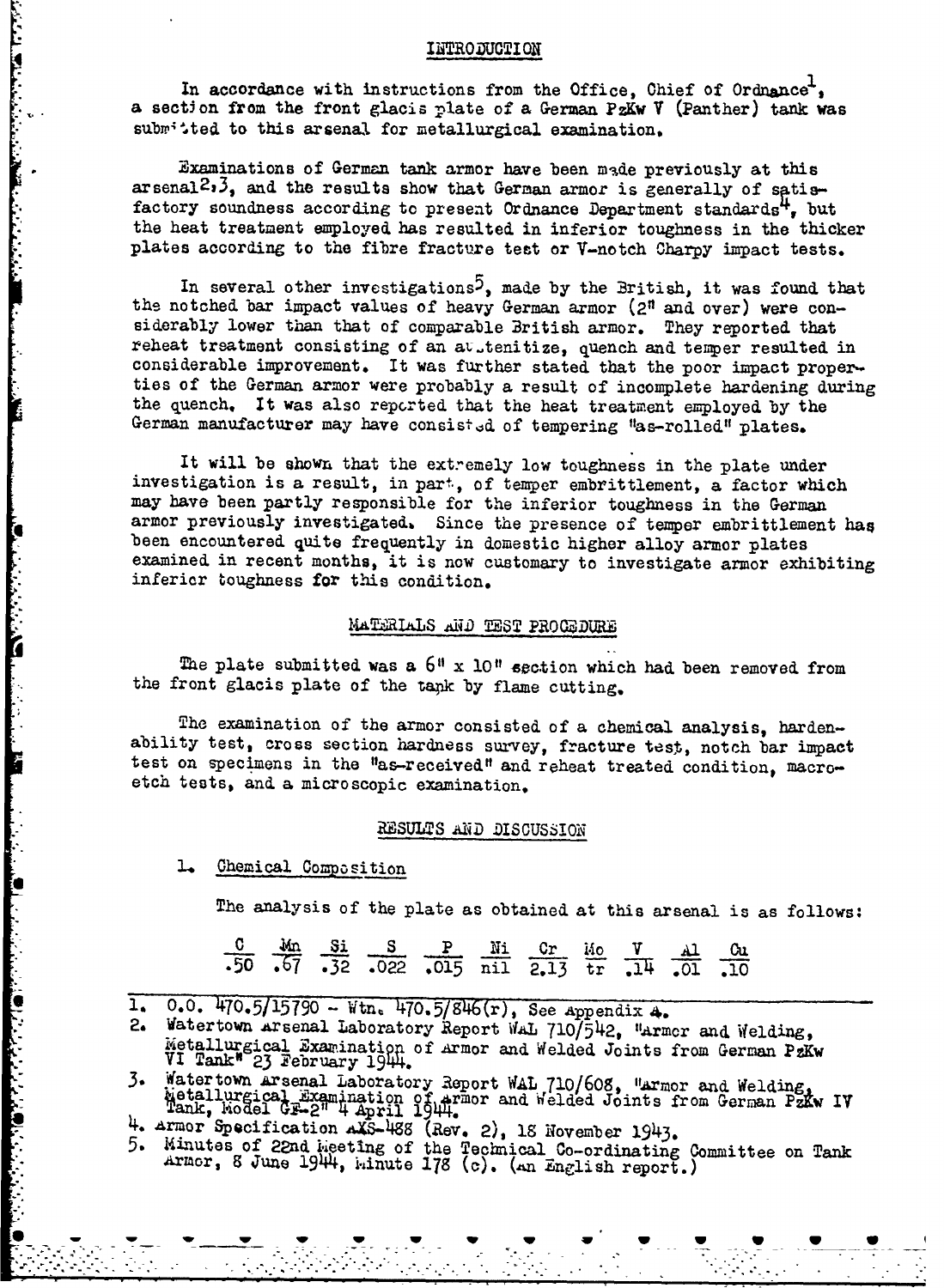The composition is a variation of the type found in heavy German armor examined previously<sup>2</sup>, 3,5, the vanadium being substituted for the .25-.60% molybdenum. It is probable that this substitution is due to a current shortage of molybdenum in Germany.

The carbon content as in most German armor is considerably higher than the maximum allowed in domestic armor which is to be welded.

#### 2. Hardness

The results of Brinell hardness tests taken at  $1/2$ <sup>n</sup> intervals across the  $3-1/4$ <sup>n</sup> plate showed that it possessed a uniform hardness of  $262-269$ Brinell. The readings were as follows:

|              |  |  | Distance from face $\frac{3}{8}$ " $\frac{7}{8}$ " $\frac{1-3}{8}$ " $\frac{1-7}{8}$ " $\frac{2-3}{8}$ " $\frac{2-7}{8}$ " |  |
|--------------|--|--|----------------------------------------------------------------------------------------------------------------------------|--|
| Hardness BHN |  |  | 269 269 262 262 269 269                                                                                                    |  |

#### **3.** Hardenability

A Jominy type end-quench test was conducted to evaluate the hardenability of this steel. Austenitizing prior to the quench consisted of a soak at 1700°F. for 3 hours. There was very little drop in hardness between the water quenched and air cooled ends of the bar, Figure 1. However, since it is the transformation constituents which are primarily responsible for the toughness observed after tempering, the as-quenched microstructure was examined. It was found that about 15% honmartensitic transformation constituents were formed at the air cooled end of the bar.

The cooling rate at the  $20/16$ <sup>n</sup> location on the end-quenched bar is equivalent to that of the cenver of a  $3-1/4$ <sup>#</sup> thick plate when water quenched. On the other hand, the cooling rate at the  $32/16$ <sup>n</sup> location on the end-quenched bar is equivalent to that at the center of a  $3-1/4$ <sup>n</sup> thick plate when oil quenched.<sup>1</sup> The amount of transformation constituents in the plate appeared to be greater than should be expected by either water or oil quenching, indicating that a slow cooling medium such as air may have been used. It will be shown that there were sufficient nonmartensitic transformation constituents present in the plate as heat treated by the German manufacturer to cause inferior notch bar toughness at  $-40^{\circ}$  F.

4. fracture Tests

والمراقب والمستنب والمستور والمنافر والمنافر والمنافر والمنافر والمنافر والمنافر والمنافر والمنافر والمنافر والمنافر والمنافر والمنافر والمنافر والمنافر والمنافر والمنافر والمنافر والمنافر والمنافر والمنافر والمنافر والمنا

 $\blacktriangle$  section was flame notched on the two sides 2" deep (unnotched area = 2" x thickness) and broken under a forge hammer. The resulting fracture exhibited a rough crystalline surface indicative of low toughness. Since the fracture was crystalline it was impossible to determine the steel soundness. However an examination of the fibrous fractures obtained in the Charpy tests revealed no laminations of consequence.

#### 2,3,5. See footnotes in Introduction.

**6.** According to conversion data from the chart "Hardenability Comparisons" by the Great Lakes Steel Corporation, 1942.

**0\*~** - **\_ W V**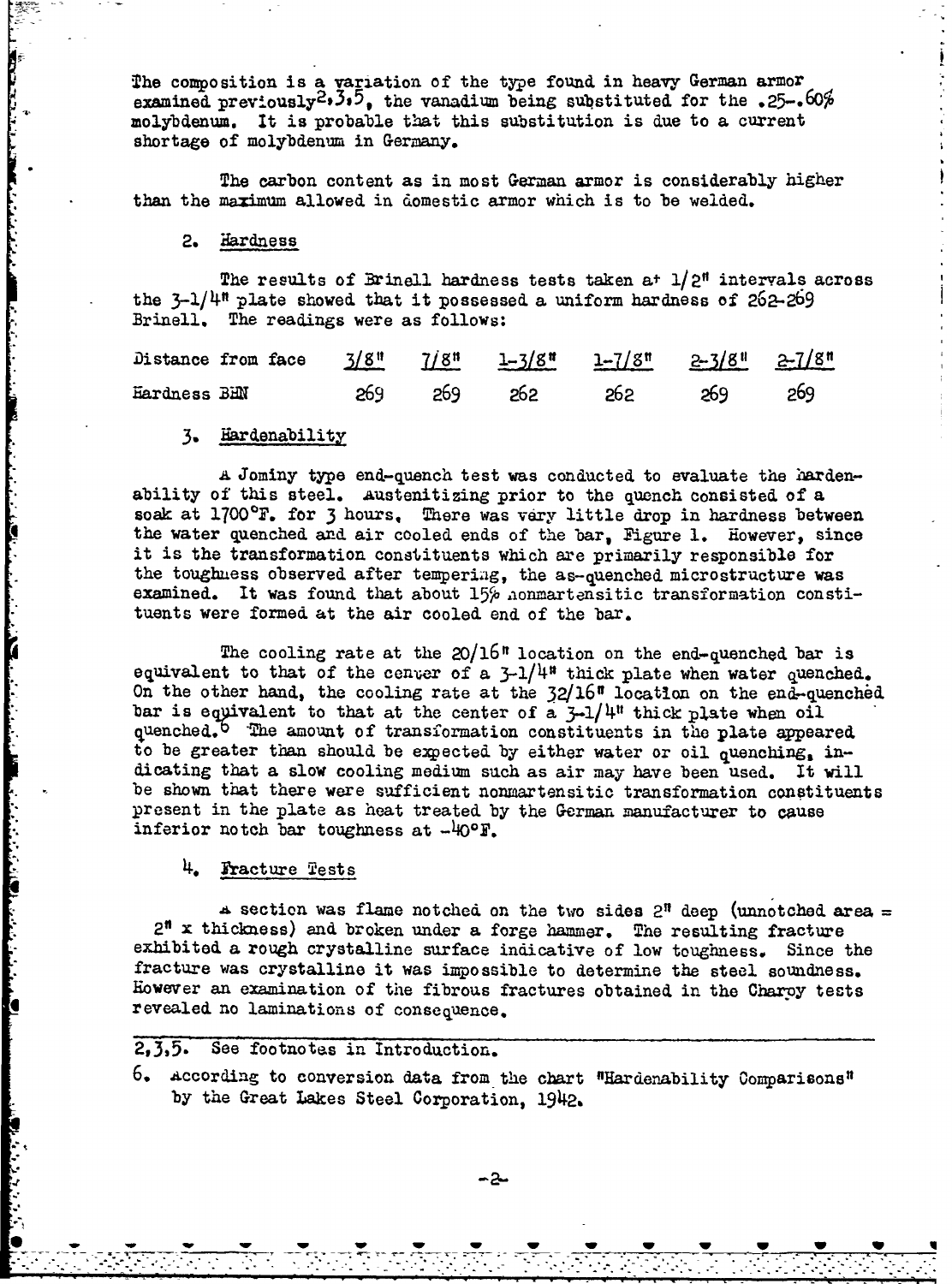#### **5-** V-Notch Charpy Impact Tests

|                                                   |                                            |              | Tested at +70°F.                          | Tested at -40°F. |                     |  |
|---------------------------------------------------|--------------------------------------------|--------------|-------------------------------------------|------------------|---------------------|--|
| Condition                                         | Location                                   | Ft.Lbs.      | $\texttt{Fracture*}$                      | Ft.Lbs.          | $\mathtt{Fracture}$ |  |
| As-Received                                       | Center<br>of Plate                         | 29.5<br>32.5 | Cbf $\frac{1}{2}$<br>Obf<br>$\frac{1}{2}$ | 10.5<br>13.5     | C<br>C              |  |
| As-Received                                       | $\frac{1}{2}$ <sup>n</sup> from<br>Surface | 34.5<br>30.0 | $\frac{C_{\rm bf}}{C_{\rm bf}}$           | 14.0<br>15.0     | C<br>C              |  |
| **Retempered to<br>Remove Temper<br>Embrittlement | Center<br>of Plate                         | 54.5         | Г                                         | 28.0             | Cbf $3/4$           |  |
| ***Heat Treated<br>in Small Sections              |                                            | 60.5         | F                                         | 56.5             | $\text{Fe}$ $1/8$   |  |

V-Notch Charpy Impact Values

The results of notch bar tests at +70°F, and -40°F, are shown below.

\*Fracture symbols are:

 $F =$  Fibrous;  $C =$  Crystalline;  $Fc =$  Mixed, F with speckles of  $C$ ; **Gbf = Yixed., 0** matrix with F edge.

\*\*Heat treatment consisted of  $1200^{\circ}$ F. temper for two hours followed by a water quench.

\*\*\*Heat treatment consisted of 1700°F. soak for 2 hrs., water quenched, tempered at 1240°F. for 3 hrs., water quenched.

The hardnesses of the reheat treated specimens were within 15 points **ZEN** of the plate in the as-received condition.

It is apparent that during the tempering treatment the plate had been embrittled, a condition which was readily eliminated by retempering and quenching from the temper.

Basic information on temper embrittlement (mainly the work of Greaves and Jones) is summarized by Carpenter and Robertson<sup>7</sup>. In this summary it was indicated that the embrittlement results from either slow cooling the steel from the tempering temperature or tempering in the embrittling temperature range of approximately 400°F. to 1000°F. Elimination of this embrittlement under normal testing conditions may be accomplished by tempering above **11000P.** to dissolve the constituent followed by a rapid quench. Even after removing the temper embrittlement, the plate possessed inferior toughness which is attributed to the presence of nonmartensitic transformation const ituents.

7. Sir H. Carpenter and J. M. Robertson in Wietals, " Vol. II, Page 1111, 1939,Oxford University Press.

*-3-*

 $: \mathbb{Z} \longrightarrow \mathbb{Z} \longrightarrow \mathbb{Z} \longrightarrow \mathbb{Z} \longrightarrow \mathbb{Z} \longrightarrow \mathbb{Z} \longrightarrow \mathbb{Z} \longrightarrow \mathbb{Z} \longrightarrow \mathbb{Z} \longrightarrow \mathbb{Z} \longrightarrow \mathbb{Z} \longrightarrow \mathbb{Z} \longrightarrow \mathbb{Z} \longrightarrow \mathbb{Z} \longrightarrow \mathbb{Z} \longrightarrow \mathbb{Z} \longrightarrow \mathbb{Z} \longrightarrow \mathbb{Z} \longrightarrow \mathbb{Z} \longrightarrow \mathbb{Z} \longrightarrow \mathbb{Z} \longrightarrow \mathbb{Z} \longrightarrow \mathbb{Z} \longrightarrow \mathbb{Z} \longrightarrow \mathbb{Z} \longrightarrow \mathbb{Z} \longrightarrow \mathbb{Z} \longrightarrow \mathbb$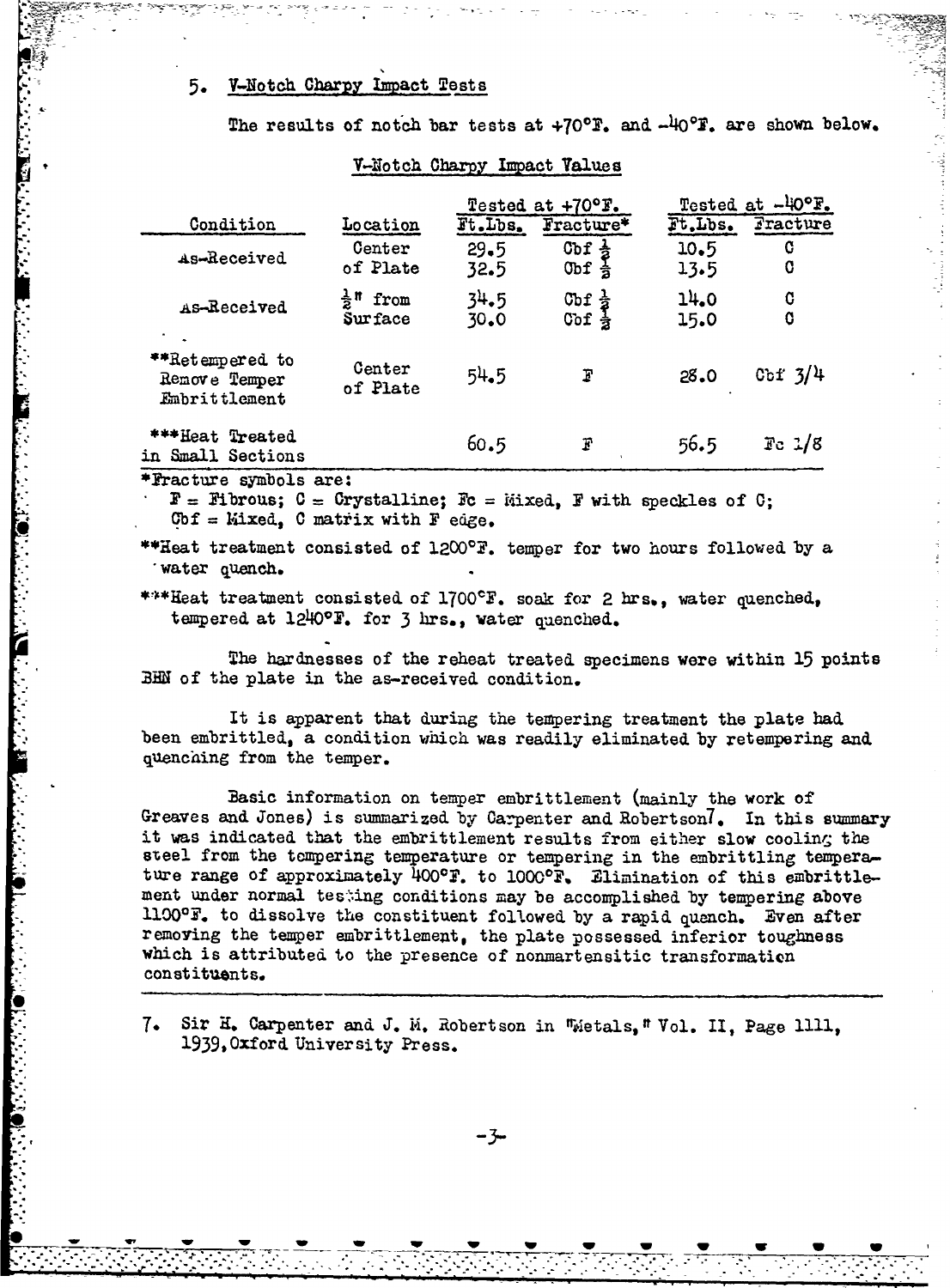### 6. Macroetch Test

The hot working of the plate did not completely eliminate the dendritic cast structure. Figure 2. The similarity of etched structure in the two rolling directions indicates that the plate had been uniformly crossrolled. No segregations of inclusions were chaerved in the specimens examined indicating that the plate possessed satisfactory coundness, a condition generally found in German armor.

#### 7. Microscopic Examination

An examination of the unetched cross section revealed the presence of a small number of silicate type inclusions but no undesirably long segregations.

The microstructure varied considerably from surface to center as thown in Figure 3. A distinctly acicular structure, probably bainite, was formed at the center of the plate upon quenching. It is felt that this constituent was responsible for the interior notched bar values observed in the plate after the effect of temper embrittlement had been removed.

#### 8. General Considerations

**Communication** 

The plate was made from a .50% carbon,  $2.6$  chromium, .14% vanadium type steel heat treated to a hardness of 262-269 Brinell. This analysis is probably an adaptation of the Cr-Mo type previously examined, the vanadium replacing the more critical molybdenum.

The hardness has been lowered to the level generally employed in this country for heavy rolled homogeneous armor. The German manufacturer used a high carbon steel which is undesirable from a welding standpoint as well as being susceptible to quench cracking. The higher carbon steel re-<br>quires less alloy for a given hardenability. However, it was found that the nerdenability was not employed effectively because the plate was not quenched drastically enough to prevent the formation of nonmartensitic transformation constituents possessing inferior toughness. In addition, the plate was still further embrittled during the tempering treatment. As a consequence any advantages accruing from the use of the higher carbon composition were eliminated.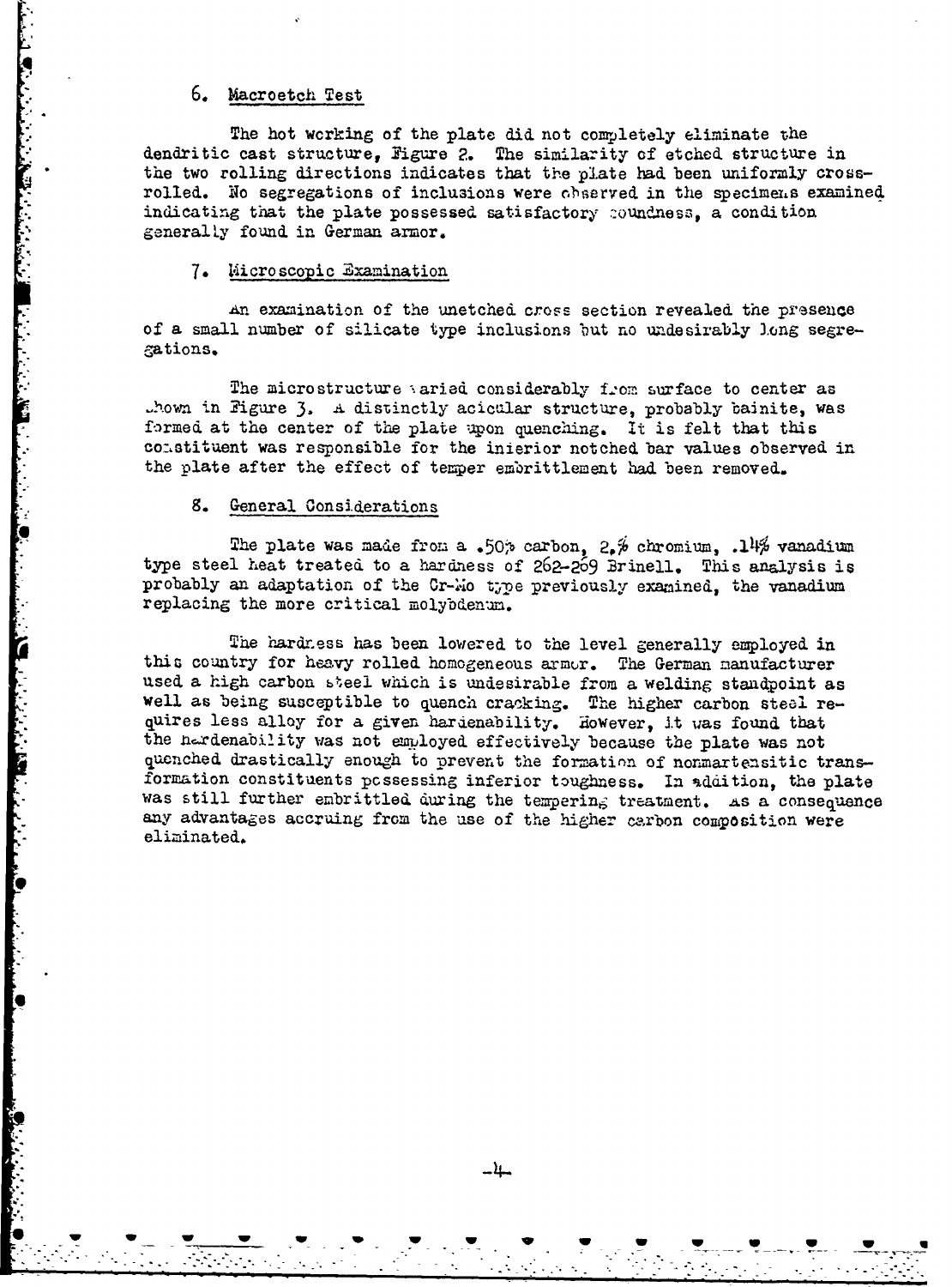APPENDIX A

Correspondence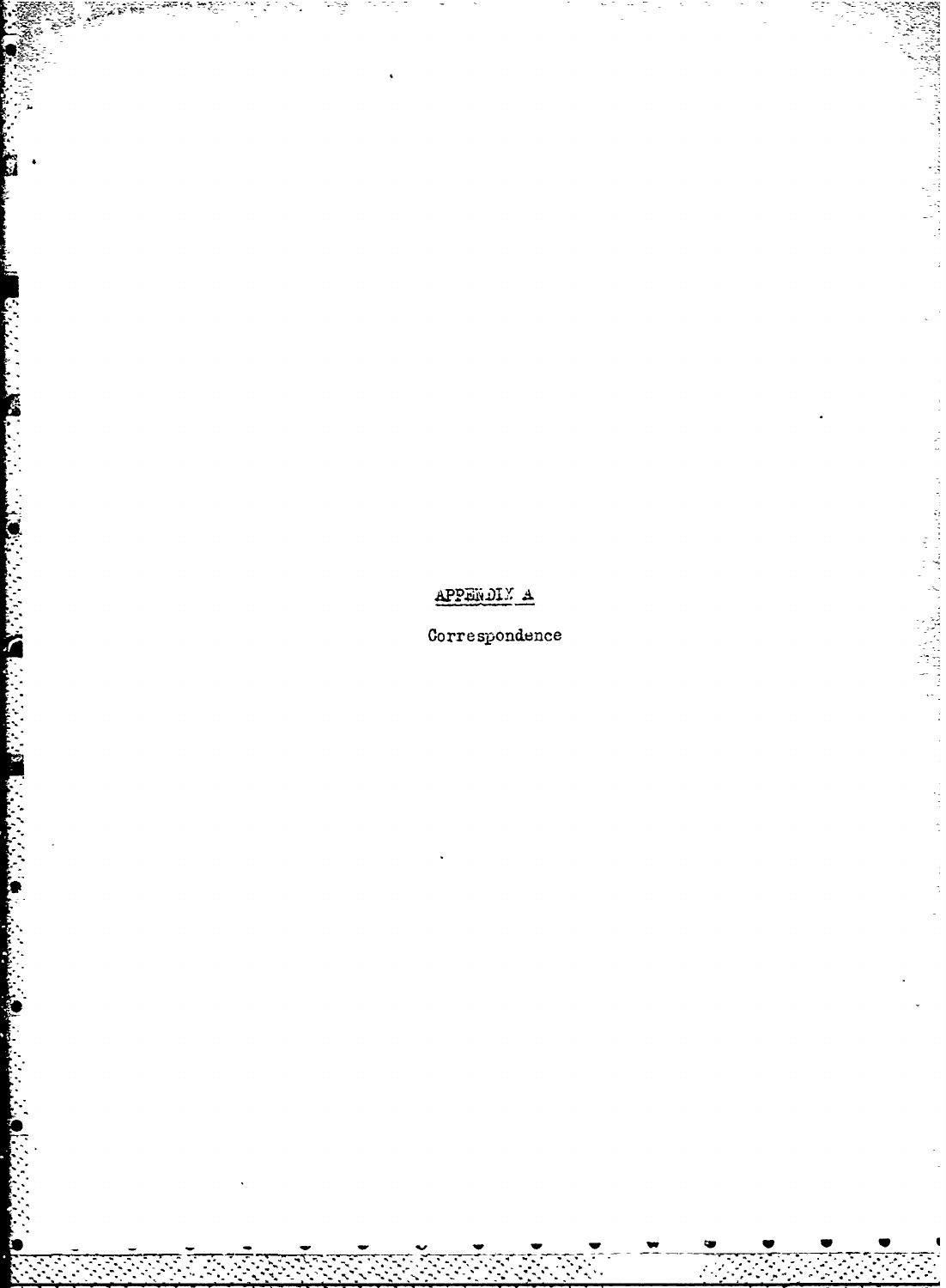COPY

Brown/mes 74295

## IMMEDIATE ACTION RESTRICTED

#### WAR DEPARTMENT OFFICE OF THE CHIEF OF ORDHANCE WASHINGTON, D. C.

 $9$  October  $1944$ 

 $0.0.470.5/15790$ Attention of SPOTB-Materials

Subject: ATHor from PzKw V (Panther) Tank

Commanding Officer  $T<sub>o</sub>$ : Watertown Arsenal Watertown 72, Mass.

1. The Ordnance Research and Development Center, Aberdsen Preving Ground, Waryland, is shipping this date section of armor approximately  $3^n \times 6^n \times 12^n$  removed from the front glacis plate on the subject tank.

2. It is requested that a metallurgical examination be conducted on this sample as soon as possible. A letter report should be submitted to this office as soon as preliminary data including crosssectional hardness survey and chemical analysis are available.

By order of the Chief of Ordnance:

 $(S/T)$  J. H. Frye Colonel, Ord. Dept. Assistant

RESTRICTED IMMEDIATE ACTION

COPY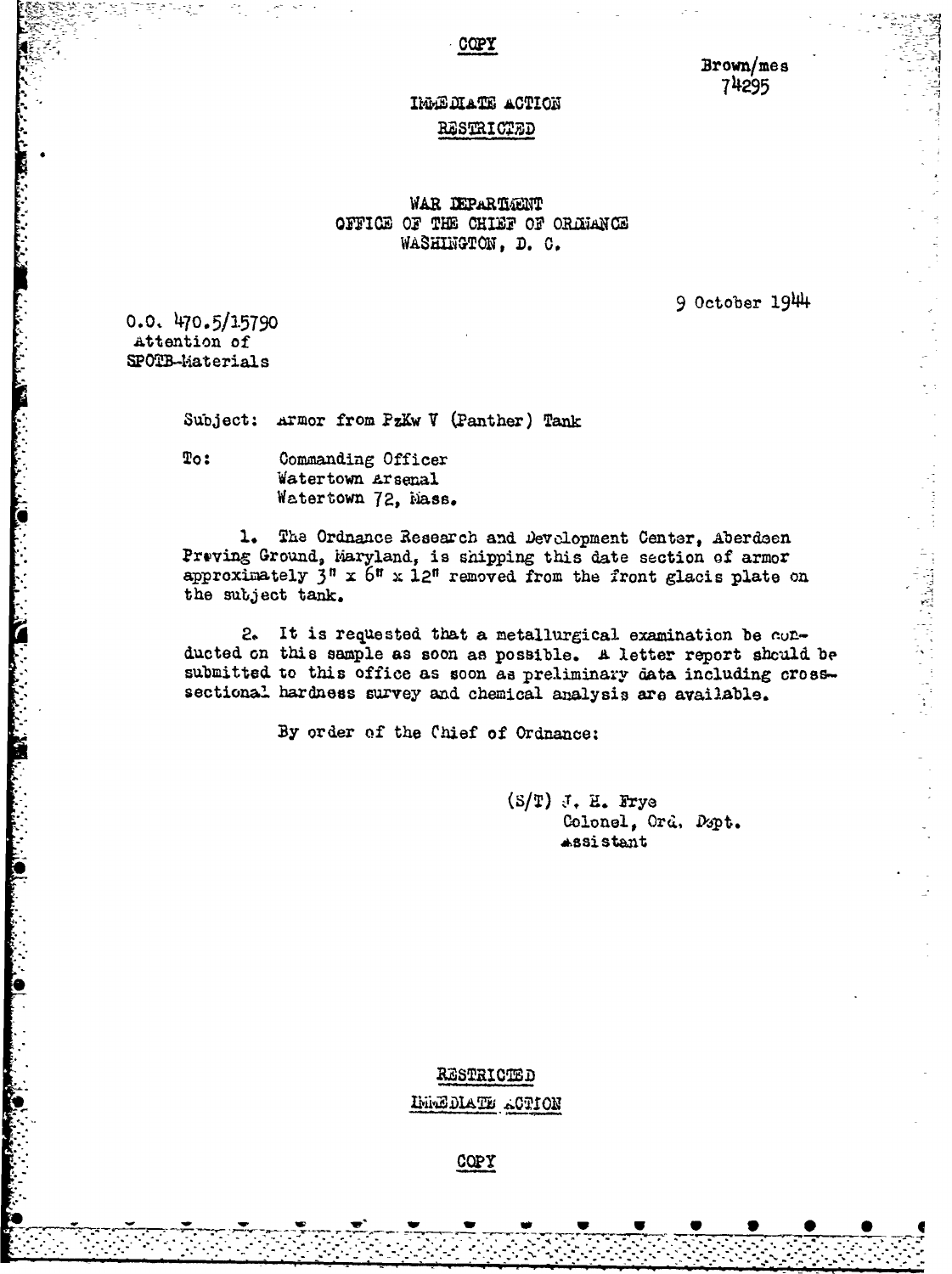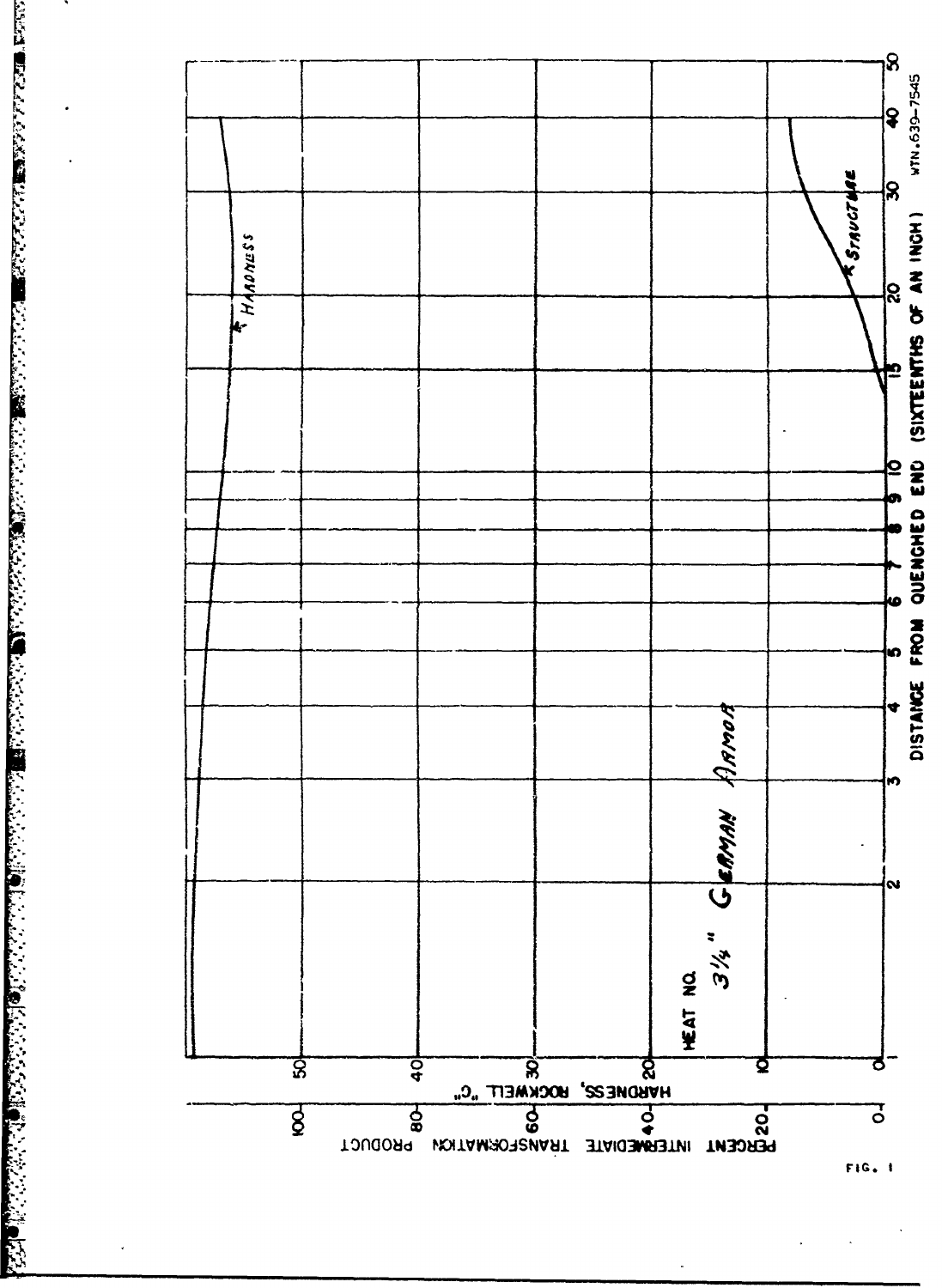

SECTION A

**RECONNECT AND RELEASED FOR A REPORT OF A STATEMENT OF A REPORT OF A STATEMENT OF A REPORT OF A STATEMENT OF A** 

 $\Delta$ 

 $\lambda$ 



SECTION B-90°TOR

#### **VATERTOWN ARSENAL**

MACROETCHED SECTIONS FROM A  $3\frac{1}{6}$ <sup>N</sup> HOMOGENEOUS ARMOR FROM A PZKW V TANK 3 NOV 1944

FIG. 2